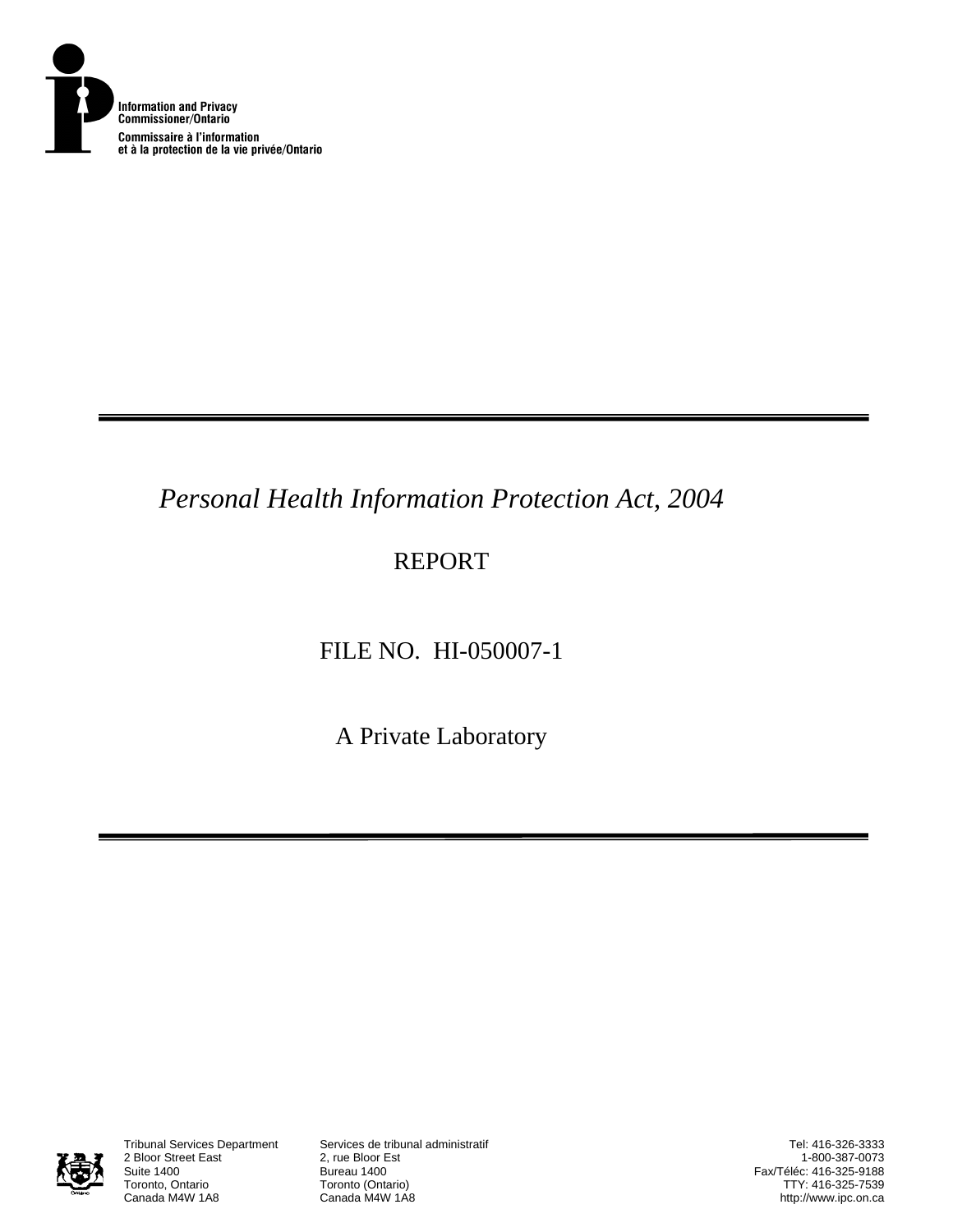### *Personal Health Information Protection Act, 2004*

### REPORT

**FILE NO.** HI-050007-1

**INVESTIGATOR:** Nancy Ferguson

#### **SUMMARY OF INFORMATION GIVING RISE TO THIS REVIEW:**

A computer containing the personal health information of patients who had attended a private laboratory for diagnostic testing was found missing after a break-in at the lab. The lab reported the matter to the police and the Information and Privacy Commissioner/Ontario (the IPC). The loss was also brought to the attention of the Ministry of Health and Long Term Care (the Ministry) as the data on the computer included patients' Ontario Health Insurance Plan (OHIP) numbers. The lab worked with the IPC to address its obligations under the *[Personal Health](http://www.e-laws.gov.on.ca/DBLaws/Statutes/English/04p03_e.htm)  [Information Protection Act](http://www.e-laws.gov.on.ca/DBLaws/Statutes/English/04p03_e.htm)* (the *Act*) including the notification of affected patients.

#### **RESULTS OF REVIEW:**

The computer was used to gather and store electrocardiogram (ECG) data and related patient health information including, for each patient tested, their name, address, birth date, treating physician, and relevant medical history.

The computer was a "stand-alone" with no connection to any network. The computer was owned and maintained by a private company that contracted with the lab to provide analysis of the diagnostic data. The computer was estimated to contain two and a half years of data; and unfortunately, there was no back-up of the information that was stored on its hard drive. These factors made identifying the number of patients affected and determining their contact information very difficult.

The IPC worked closely with the lab to develop a notification program to fit the circumstances of the loss and reach as many patients as possible pursuant to its obligation to provide notice under section 12(2) of the *Act*. The program agreed upon provided for the following: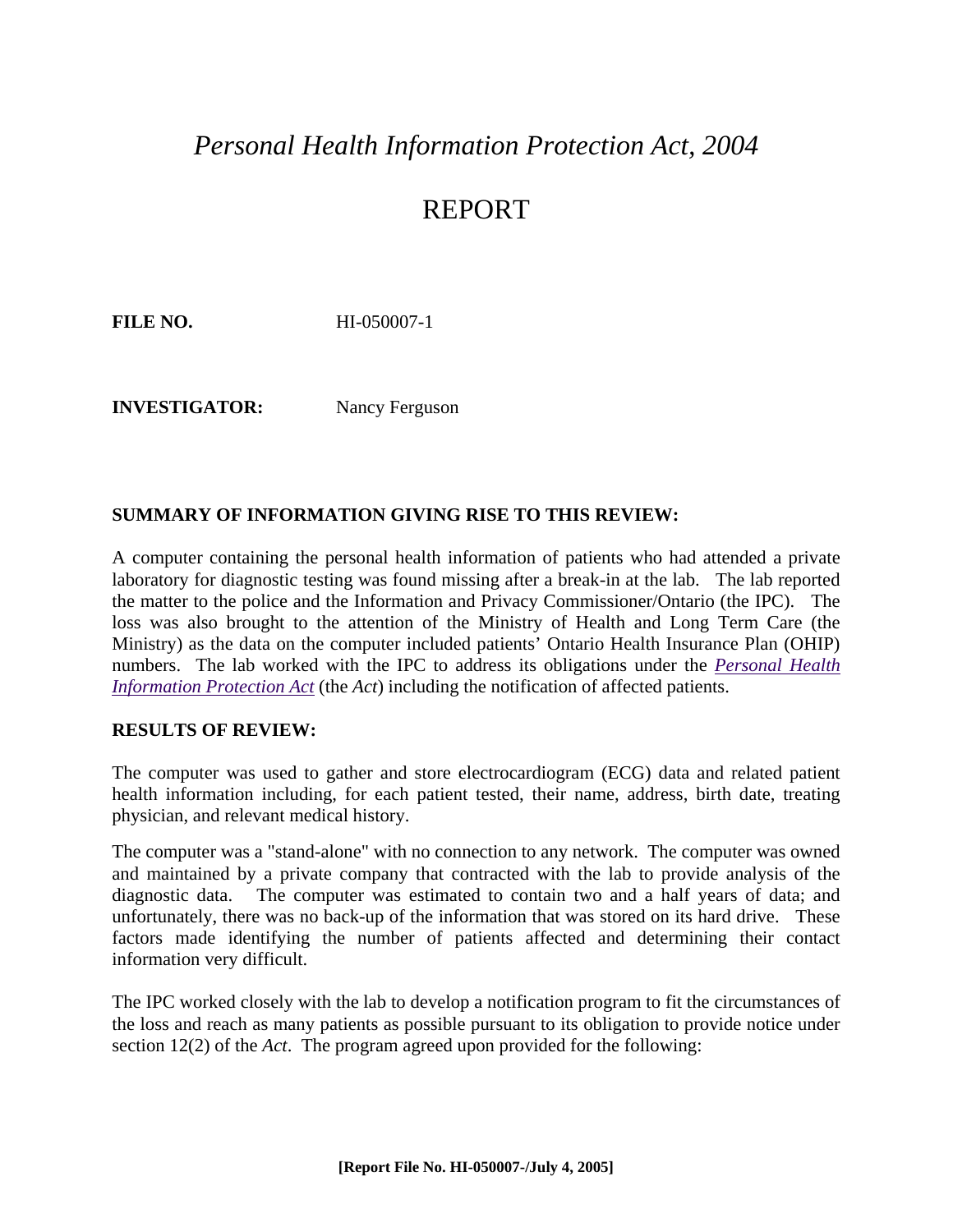#### 1. A Letter to Area Physicians enclosing a Public Notice

The lab prepared a list of all area family physicians and some cardiologists who regularly sent clients for ECG testing. The lab sent each physician a letter advising them of the loss, and requesting that they post in their office a "Public Notice" describing the incident for patients. They were also asked to deliver a copy of the Public Notice to patients believed to have been affected, based on the information provided.

With the agreement of the Ontario Medical Association (the OMA), the lab included a statement in the letter to the physicians indicating the OMA was supportive of the doctors helping to make patients aware of the incident.

The Public Notice describes the theft and the address of the lab where the theft took place. It indicates that the theft was reported to the police and provides a description of the type of patient information that was on the computer. The notice refers to contact with the Ministry of Health and the IPC and provides contact information for patients wishing to obtain further information from the lab.

#### 2. Posting a Public Notice at the Lab Where the Theft Occurred

The lab posted a copy of the Public Notice at its facility. This aspect of the notification program was considered important given the particular type of diagnostic testing involved in that there was significant potential for affected patients to return to the lab for further testing. Patients receiving ECG testing often attend for follow-up ECG testing to monitor their status.

#### 3. A Press Release to Local Media Outlets

The lab also created a news release which it delivered to local print and radio press outlets. The press release contained similar information to that set out in the Public Notice.

In addition to its own internal investigation to identify the scope of the loss of personal health information arising from the incident, the lab indicated it would conduct an impact assessment to help identify further risks of health information loss. The lab also indicated that necessary preventative protocols would be implemented including taking steps to ensure data is properly backed up, securely stored and deleted from the computer used to collect the diagnostic data. Password protection was implemented for all computers at the lab and a monitored security alarm system was installed.

The lab also determined that it would need to develop, execute and implement a data sharing agreement with the private company that was involved in the supply of the computer and the diagnostic analysis of patient test data.

The lab agreed to consult with the IPC's Policy & Compliance Department as it puts in place the data sharing arrangement and implements other policies and procedures required to comply with the *Act*.